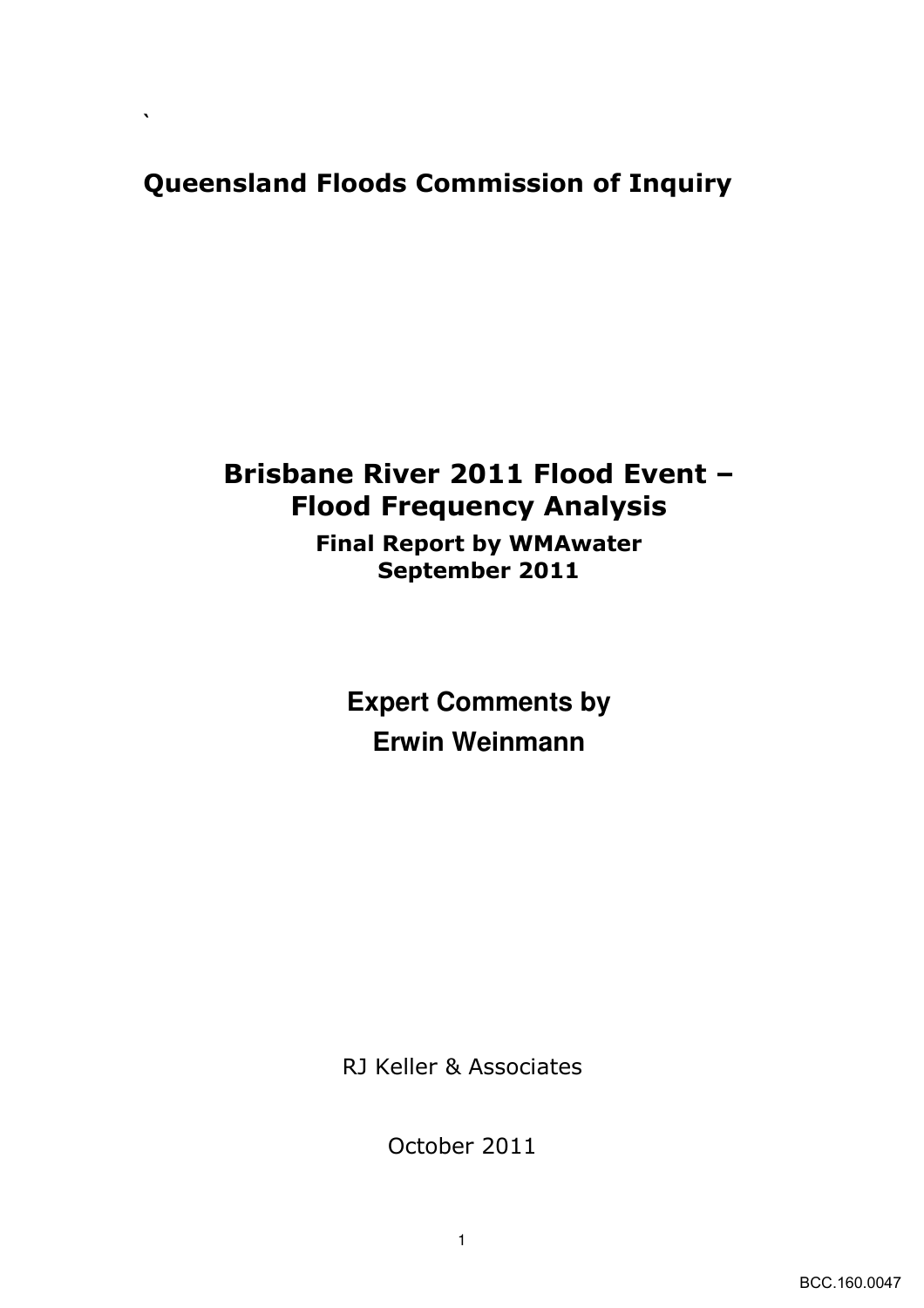## **Table of Contents**

| $\mathbf{1}$ |                                                                   |  |
|--------------|-------------------------------------------------------------------|--|
| 1.1          | Appreciation of terms of reference for WMAwater report  3         |  |
| 1.2.         |                                                                   |  |
| 1.3          |                                                                   |  |
| 2.           |                                                                   |  |
| 2.1          |                                                                   |  |
| 2.2          |                                                                   |  |
| 2.3          |                                                                   |  |
| 2.4          |                                                                   |  |
| 3.           |                                                                   |  |
| 4.           |                                                                   |  |
|              |                                                                   |  |
|              | APPENDIX A Design flood estimation - matters for consideration 16 |  |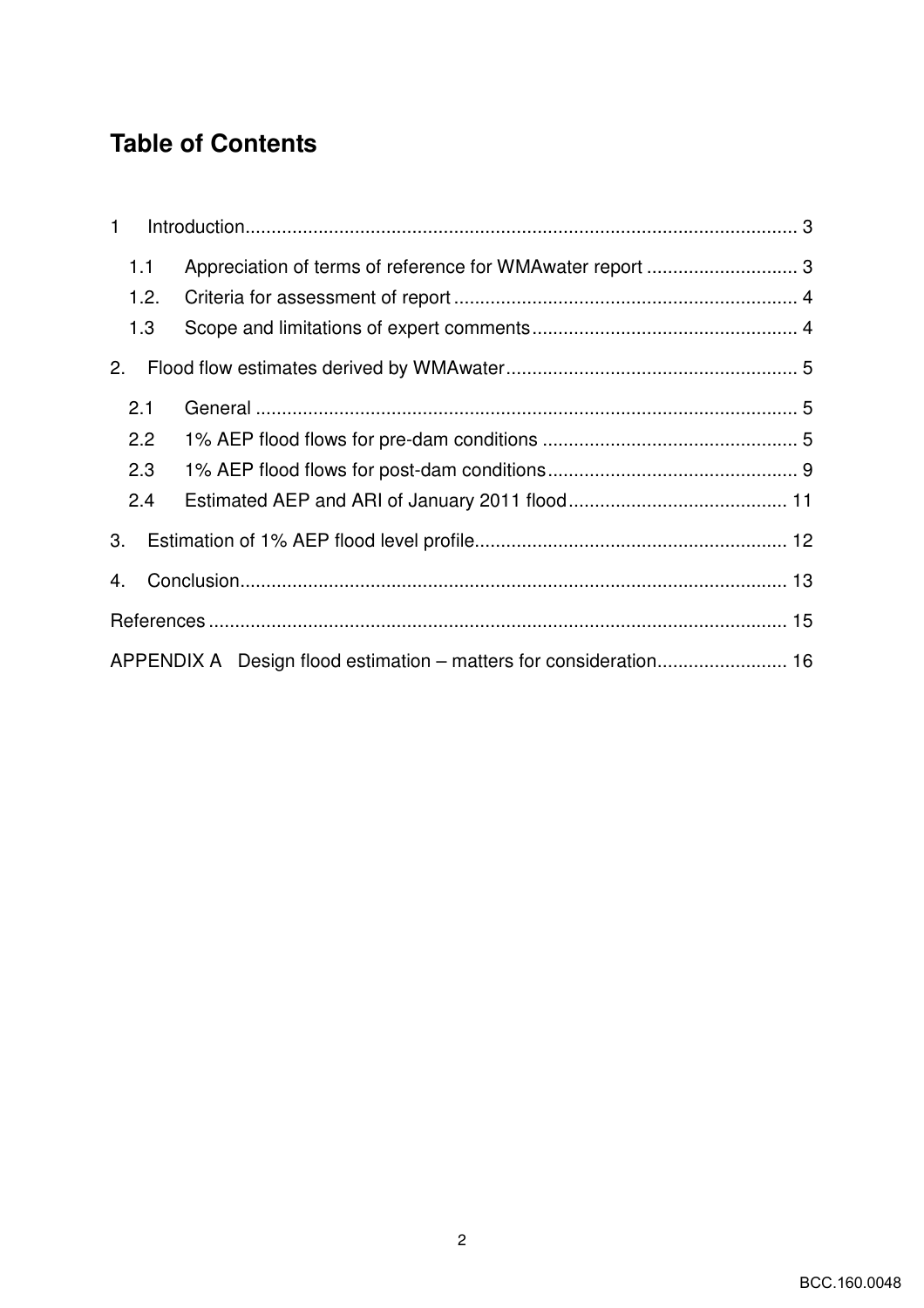## **1 Introduction**

These expert comments have been prepared to assist Clayton Utz, acting on behalf of Brisbane City Council, with the assessment of the report "Brisbane River 2011 Flood Event -Flood Frequency Analysis, Final Report, September 2011" prepared by WMAwater. This report will be referred to as "WMA (2011)".

In the following, the basis and scope of the expert comments are further explained.

### **1.1 Appreciation of terms of reference for WMAwater report**

Paragraph 5 of WMA (2011) gives the following terms of reference (TOR):

"The Commission has requested that Mark Babister of WMAwater undertake the following:

- 1. Conduct a flood frequency analysis and determine the 1% AEP flood level for key locations on the Brisbane River below its junction with the Bremer River and on the Bremer River in the vicinity of Ipswich using information available prior to the January 2011 event. This work should be used to determine 1% AEP flood levels at up to 8 key locations in the Brisbane and Bremer Rivers and to produce 1% AEP flood profiles. This work should include a review of the SKM 1% AEP flood profile.
- 2. Repeat task 1 with the 2011 event included in the historical dataset.
- 3. Using results of task 1 and 2 determine the ARI and AEP of the January 2011 floods at particular points along the Brisbane River and Bremer River."

It is not known to what extent these TOR have been supplemented by more detailed verbal instructions.

The following comments are relevant for the interpretation of these TOR:

- The term 'flood frequency analysis', in the first part of paragraph 1 of the TOR could be narrowly interpreted to mean that the study is restricted to the application of a statistical frequency analysis technique to an appropriate flood data set. However, the remainder of this paragraph makes it clear that a broader interpretation of the first task is appropriate: the derivation by appropriate methodology of a relationship between flood magnitude (flows and levels) and frequency (expressed as annual exceedance probability – AEP, or average recurrence interval – ARI).
- The focus of the study is on estimates of the 1% annual exceedance probability (AEP) flood flows and flood levels at key locations. While this is not explicitly stated, these flood characteristics are understood to relate to the current (postdam) conditions of the Brisbane River catchment, river and estuary system.
- Given the important flood management decisions that will be based on the study outcomes, the estimated 1% AEP flood flows and flood levels should be as accurate as currently available data and methodology allow (that is any remaining uncertainty about the adopted 'best estimate' should be as small as possible)
- The 'best estimates' of flood characteristics to be derived by the study should be unbiased (that is there should be no systematic tendency to under- or overestimate, and any margin of safety to cover for uncertainties should be specified separately, as part of flood risk management measures).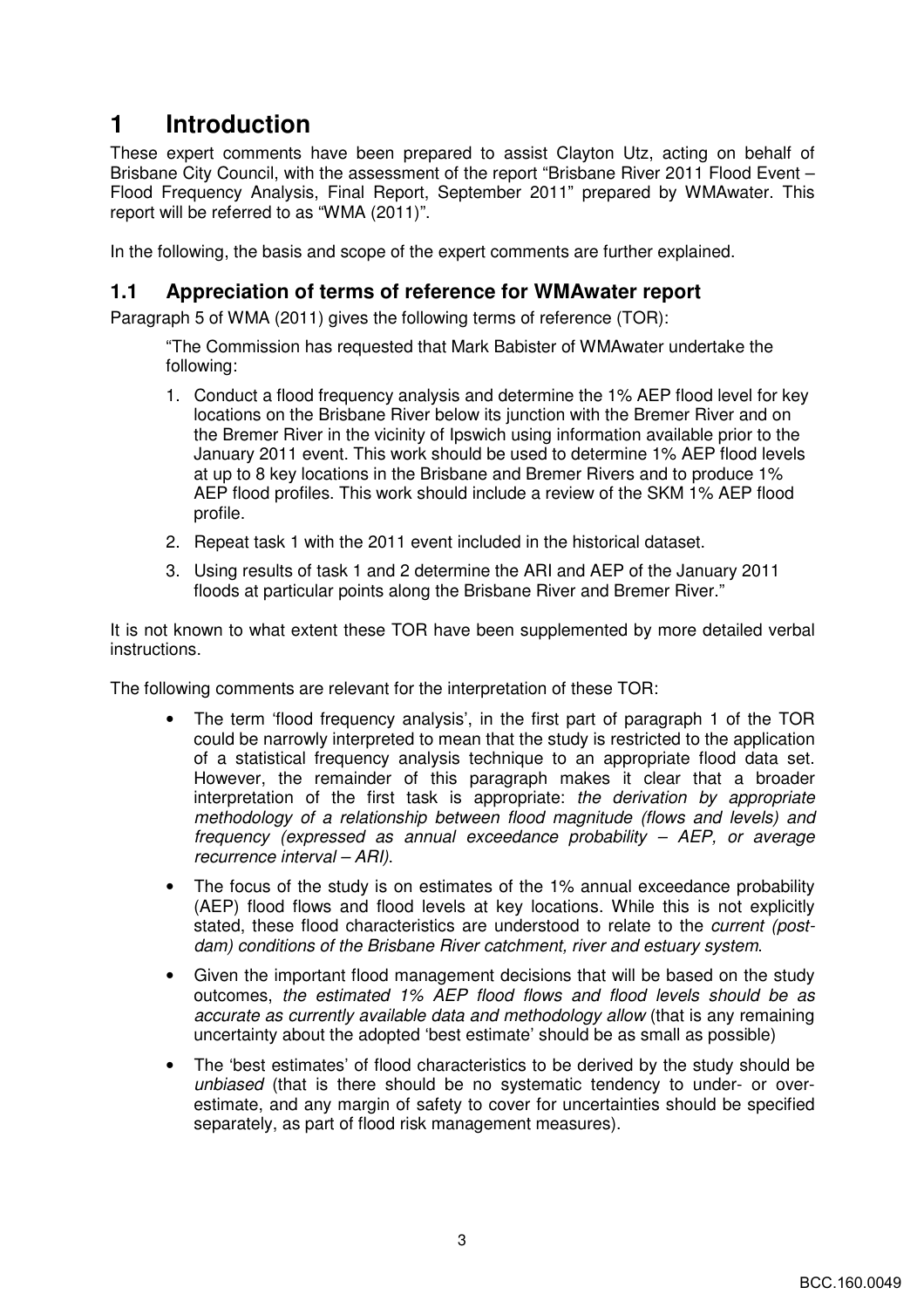- The reference at the end of paragraph 1 to the "review of the SKM 1% AEP flood profile" is read to imply that the review work should consider both hydrological approaches used in the SKM (2003) report to derive design floods (direct frequency analysis of flood data and simulation of design floods from design rainfalls) as well as the hydraulic modelling used to convert the derived design floods to design flood levels.
- The TOR recognise the *importance of the January 2011 flood as both a source of* additional flood data and as a point of reference for flood plain management considerations.

### **1.2. Criteria for assessment of report**

The comments in the remainder of this report are based on the assessment of the data, methodology and analysis employed in the study against what is considered to represent accepted current practice, as documented in the current version of 'Australian Rainfall and Runoff' (ARR98), supplemented by more recent peer reviewed design information and methodology.

Appendix A to this report provides a summary of matters for consideration in design flood estimation, namely (i) the relationship between (probabilistic) design floods and actual flood events, (ii) the main flood producing and flood modifying factors to be taken account in flood estimation and (iii) the principal hydrologic approaches to design flood estimation. The main points to be taken from this summary are that the actual processes of flood formation and flood modification in the Brisbane River system are very complex, and that, for design flood estimates to be accurate and reliable, they need to be based on methodologies that take adequate account of these complexities and use the full range of flood data available.

It is recognised that the specified scope and available time frame and resources may have imposed limitations on the conduct of the WMAwater study, including the range of methods applied and the sources of data used. However, in these comments, the assessment is against what is considered to be a desirable standard of rigorousness and completeness for a study whose findings can be expected to have very important and wide ranging implications.

### **1.3 Scope and limitations of expert comments**

The comments are based on the review of information contained in the following main documents:

- WMAwater (2011): Queensland Floods Commission of Inquiry, Brisbane River 2011 Flood Event – Flood Frequency Analysis Final Report, September 2011.
- SKM (2003): Brisbane River Flood Study further investigation of flood frequency analysis incorporating dam operations and CRC-FORGE rainfall estimates – Brisbane River, Final Issue, 18 December 2003.
- Independent Review Panel (2003): Report to Brisbane City Council on review of Brisbane River Flood Study, 3 September 2003.
- BCC (2003): Joint Flood Taskforce Report, March 2011.

The comments are based on the information presented in these documents; they address the perceived strengths and limitations of the methodologies applied and compare the results produced by the different studies and reviews.

No additional analysis of basic flood data or information has been undertaken as part of this review.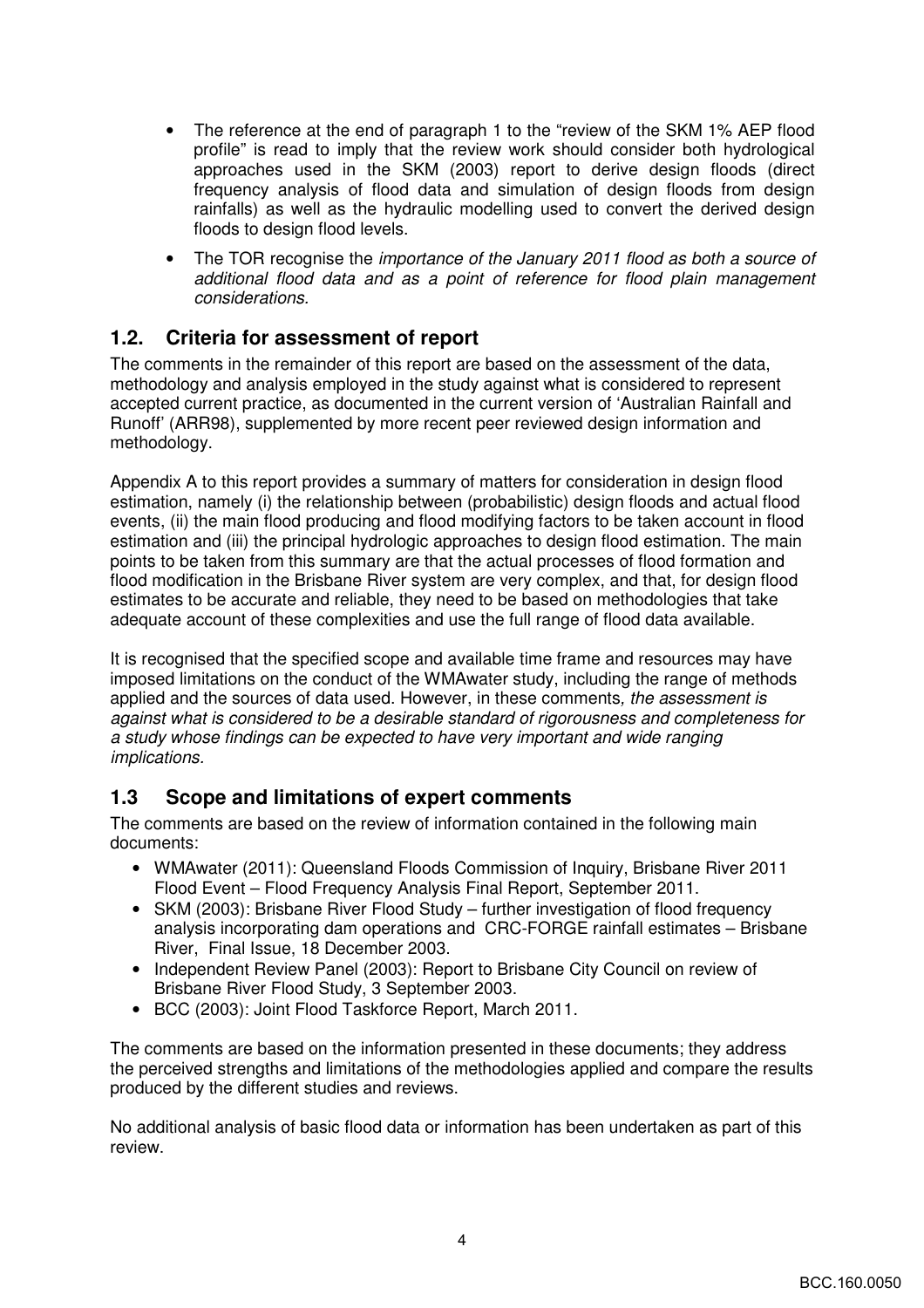## **2. Flood flow estimates derived by WMAwater**

### **2.1 General**

The methodology applied by WMAwater for the determination of 1% AEP flood levels in the study area involves three principal steps:

- (i) Estimation of 1% AEP design peak flows at Port Office for pre-dam conditions by frequency analysis of peak flows
- (ii) Conversion of pre-dam 1% AEP peak flows to post-dam 1% AEP peak flows at Port Office
- (iii) Estimation of flood levels in study area for post-dam conditions

The first two steps involve hydrologic analysis techniques and are discussed in Sections 2.2 and 2.3 respectively. The third step involves hydraulic modelling and is discussed separately in Section 3.

### **2.2 1% AEP flood flows for pre-dam conditions**

#### **Data**

#### Flood height data at Port Office

The basic data used to compile a series of maximum annual floods for the period of record are recorded gauge heights at the Port Office. Table 2 of WMA (2011) indicates that peak height records at the Port Office site commenced in 1841 but it is unclear how accurate and complete these records are for the early period (paragraph 40 implies that the 1841 flood level is sourced from a plan). Other floods reported for the period between 1824 and 1839 (including the 1825 referred to in the SKM 2003 report) have not been included in the analysis as they were judged to be either not significant or not reliably documented.

Notwithstanding some remaining uncertainties, it appears that the flood frequency analysis for the pre-dam conditions has been based on the most complete record of significant floods in the lower Brisbane River currently available.

To form a homogeneous record for flood frequency analysis, these recorded gauge heights need to be adjusted for the impacts of any significant changes in the conditions of the lower Brisbane River and estuary, notably dredging, river widening and major modifications to flood plain conditions. Section 4.2 of WMA (2011) details the significant changes in river conditions during the period of record, based on documentation in references. The adjustments to flood levels appear to be consistent with those used in BCC flood studies of 1999.

It appears that the adjustments to historical flood levels in the lower Brisbane River to compensate for changes in the conditions of the lower river are based on the most recent information that is readily available. However, as acknowledged in Paragraph 149 of the report, lack of detailed hydraulic modelling of the impacts of historical changes to the bathymetry of the Brisbane River and the possible impacts of storm surges on recorded flood levels, the adjustments are likely to have introduced significant additional uncertainty and possible bias into the 'homogeneous' record of flood heights at the Port Office gauge.

The conversion of these maximum flood heights to peak flows at the Port Office by means of a rating curve (including allowance for the impacts of the dams on recorded flood levels and flows in the period after 1959) is discussed in the next section (Methodology and results).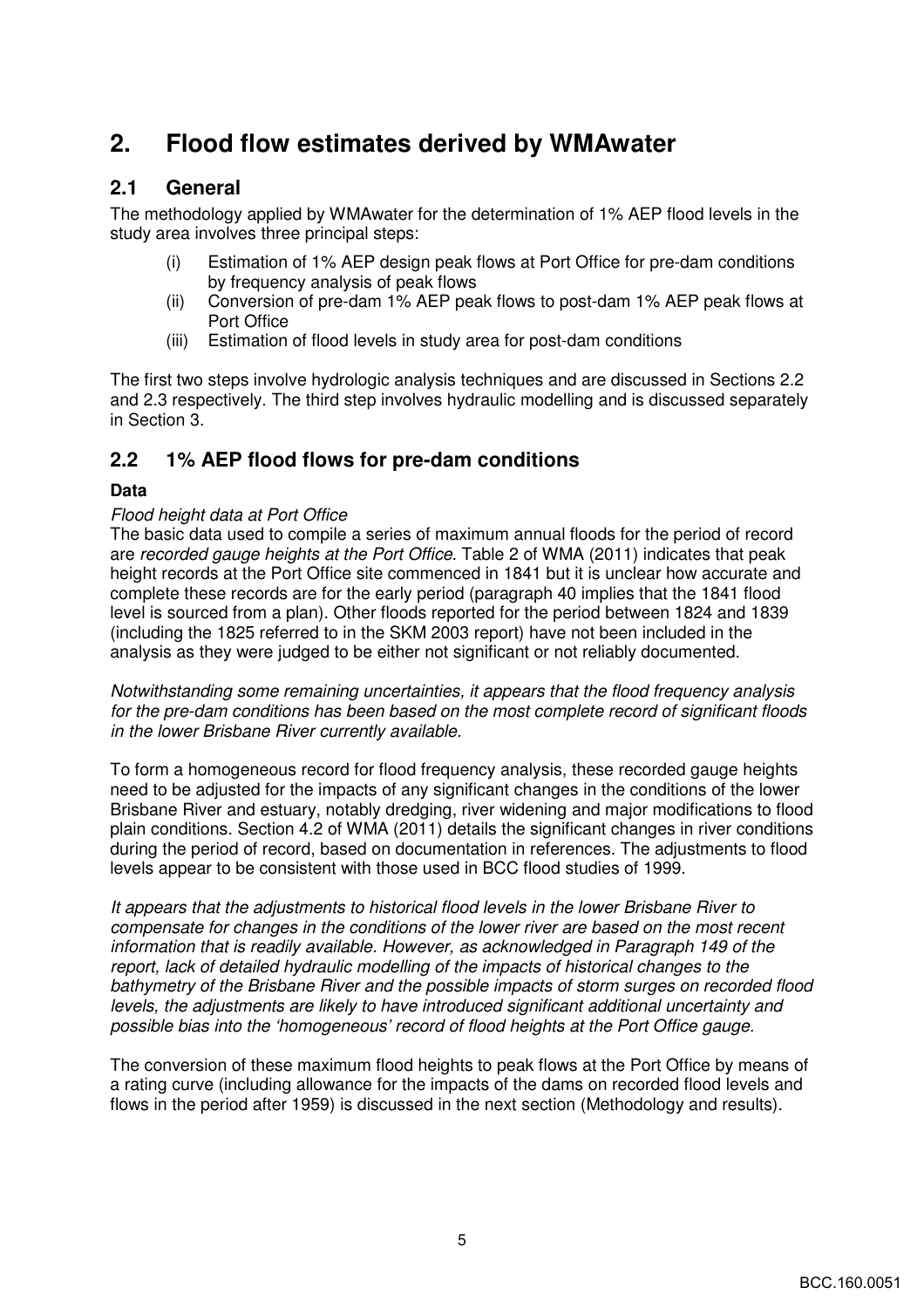#### Peak flow data at other gauging sites

Section 7.1.2 of WMA (2011) discusses the availability of data at other gauging sites and the decision to base the flood frequency analysis on data from the Port Office gauge. The alternative gauges considered are (in downstream direction):

- Lowood/Savages Crossing located some distance downstream of junction of Lockyer Creek with Brisbane River (1909 to date)
- Mt Crosby Weir located some distance upstream of junction of Bremer River with Brisbane River (1900-1975)
- Mogill located immediately downstream of junction of Bremer river with Brisbane River (1965 to date, after construction of Somerset Dam)

In contrast to the Port Office gauge, the rating curves for these three gauges are based directly on concurrent measurements of flood height and flow rate. However, these rating curves still require some degree of extrapolation to the magnitude of the largest observed flood events.

The decision by WMAwater to base the flood frequency analysis on flood height data at the Port Office gauge was based mainly on the fact that the significantly greater record length available at this site would better capture the long term climate variability affecting flood observations. The discussion in paragraph 115 of WMA (2011) recognises the tradeoff involved between length of record and accuracy of flood data but provides only limited justification for the decision in favour of the longer but more uncertain flood data record at the Port Office.

Figure 1 below shows a comparison of the pre-dam peakflow estimates for the Port Office site (as used in WMA 2011) and the values used by SKM (2003) for the Savages Crossing site (including simulated peak flows for the events that occurred after construction of the two Dams).



Figure 1 Comparison of annual peak flow data 1890-2011 (pre-dam conditions, flood peaks above threshold of 2000  $\text{m}^3\text{/s}$ )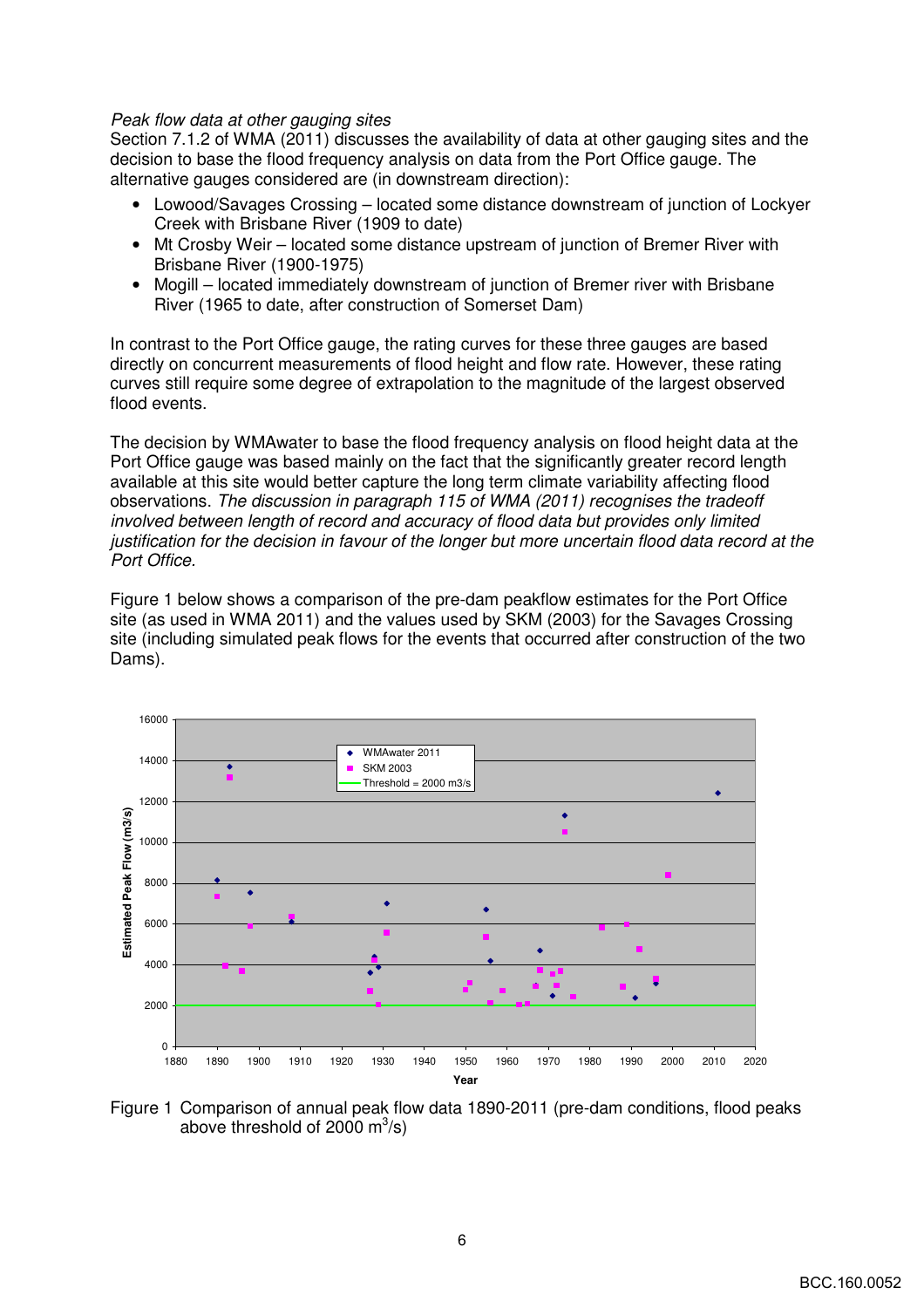The comparison indicates that the estimates for the largest flood events (> 5000 m<sup>3</sup>/s) are within about 10 to 20% of each other and thus quite consistent, given the likely influence of a range of factors that introduce variations in flood peaks between the two sites. However, the WMA (2011) pre-dam peak flow series misses some significant flood events which have occurred since the construction of Wivenhoe Dam and have been substantially mitigated by the dam (notably the 1999 event).

It would be highly desirable for any future detailed flood study to use the available flood data from all four sites in accordance with their special merits and limitations. This would allow some checking of flood estimates for consistency and would help to reduce the remaining uncertainty in design flood estimates.

#### **Methodology and results**

The main steps in the flood frequency analysis are:

- (i) conversion of 'recorded' maximum flood heights to corresponding peak flows by means of a rating curve
- (ii) adjustment of estimated flows for post-dam period for flood mitigation effects of Somerset and Wivenhoe Dams
- (iii) fitting of a flood frequency curve to the series of adjusted annual maximum flood peaks using a selected probability distribution and fitting technique
- (iv) determining confidence limits to express uncertainty in the flood quantile estimates (the flood magnitudes corresponding to selected ARIs or AEPs)

#### (i) Rating curve at Port Office

While there is anecdotal evidence of some height-discharge measurements at this site (Section 6.3.1), none such observation data was available to construct a rating at the Port Office. The 'best estimate of the high flow rating curve' shown in Figure 8 of WMA (2011) is based on the results presented in previous flood study reports and estimates of the flood height and flow ranges for the 1893, 1974 and 2011 flood events.

The use of a single valued rating curve relationship to convert recorded flood heights to flood peak flows in the range of flood magnitudes of specific interest (flows greater than 2000  $\mathrm{m}^3$ /s) involves the important assumption that the variations resulting from different hydrograph shapes and volumes, changing river bathymetry during major flood events and dynamic effects associated with different tidal boundary conditions are relatively minor, and the use of an average rating curve is sufficient.

There is limited information presented in the report to assess the validity of the simplifying assumptions embodied in the rating curve but they can be expected to introduce additional uncertainty into the basic data series used for flood frequency analysis.

#### (ii) Adjustments for flood mitigation effects of dams

The impacts of Somerset and Wivenhoe Dams on peak flood flows and flood levels in the lower Brisbane River system are discussed in Section 4.3 of WMA (2011), and Figure 3 presents data on the relationship between pre- and post-dam peak flows at the Port Office gauge site. The estimate of the pre-dam equivalent of the January 2011 flood shown in Appendix B (12,400  $\mathrm{m}^3$ /s) is consistent with the information presented in Figure 3, but the source of the pre-dam peak flow estimate for the 1974 flood event (11,300  $\mathrm{m}^3$ /s) is unclear.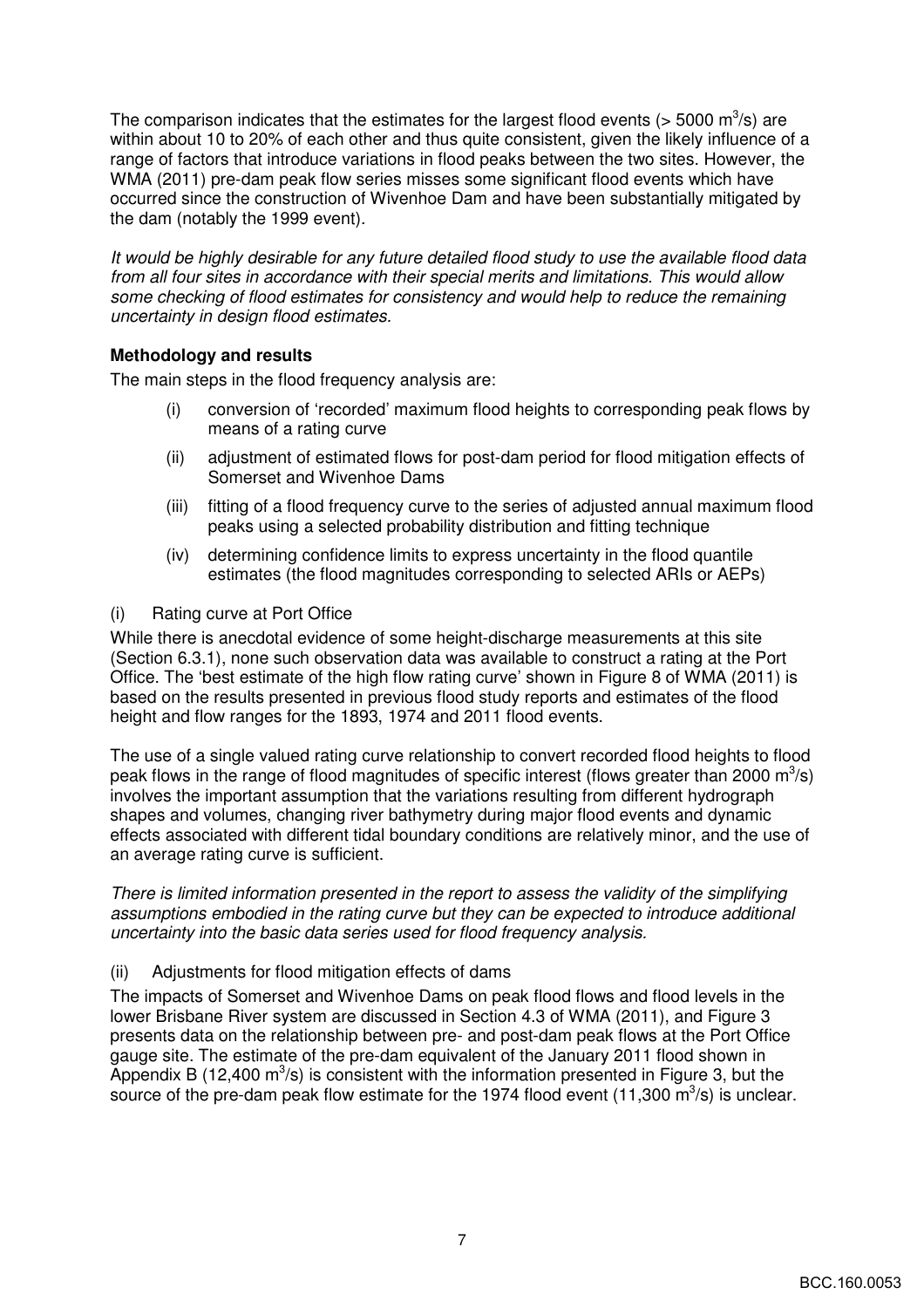It appears from the information in Appendix B to the WMA (2011) report that the adjustment of 'observed' peak flows for the 1967, 1968, 1971, 1991 and 1996 (and possibly 1974) flood events to pre-dam conditions was not based directly on the information in Figure 3, and Appendix B indicates that the estimated pre-dam flows for these events were sourced from the SKM (1999) report. The WMA (2011) report does not discuss the assumptions made in the SKM report to adjust the 'observed' peak flows to pre-dam conditions, and it is thus difficult to assess the degree of uncertainty (and possible bias) introduced by this step.

#### (iii) Fitting of flood frequency distribution

The adopted flood frequency analysis method described in Sections 3.3.1 to 3.3.3 of WMA (2011), as implemented in the FLIKE software, is considered to be in accordance with current best practice, as described in the draft of revised Book IV of 'Australian Rainfall and Runoff'. [It is of interest to note that the flood frequency analyses presented in SKM (2003) were also based on application of the FLIKE software.] No specific allowance has been made for differences in accuracy of individual flood peak estimates or for rating curve errors.

The comparison of the fitted flood frequency curves presented in Figures 9 and 10 indicates that the LP3 distribution (Figure 10) provides a better fit to the flood observations, but fails to reflect the apparent flattening of the flood frequency relationship at peak flows above 10,000  $m^3$ /s. The adopted 1% AEP peak flow estimate of 13,000  $m^3$ /s for the pre-dam conditions appears to be an appropriate 'best estimate', given the flood data series used as basic input.

#### (iv) Confidence limits on 1% AEP flood estimate

The confidence limits shown in Figure 10 of WMA (2011) reflect the uncertainty introduced into the flood estimates because of the high degree of natural variability in the flood data (including random errors) and the limited flood record length available for the estimation of the 3 parameters of the selected distribution. The effects of any systematic under- or overestimation of peak flows for individual flood events (e.g. resulting from errors in adjusted flood heights or rating curve errors) are not included in these fitted confidence limits, nor do the make allowance for uncertainty in selecting the most appropriate theoretical probability distribution (GEV, LP3 or other candidate distribution).

Figure 10 indicates a 90% chance that the true 1% AEP flood peak estimate for pre-dam conditions is between about 10,000 and 22,000  $m^3/s$  but this confidence interval would be wider if allowance was made for other uncertainty factors. In other words, even when the flood data from the largest flood events in a period of record of 170 years at the Port Office are analysed, there remains a substantial degree of uncertainty in the 'best estimate' of the 1% AEP flood peak under pre-dam conditions.

#### **Appraisal of pre-dam flood estimation results**

Notwithstanding the considerable degree of uncertainty with the 'best estimate' of the 1% AEP peak flow under pre-dam conditions, the estimate of 13,000  $m^3/s$  produced by the WMA (2011) study is plausible in the light of the largest observed floods over the period of record and broadly consistent with the flood estimates derived by previous studies. Specifically, the 2003 report by the Independent Review Panel gives a peak flow estimate in the range of 10,000 to 14,000  $m^3$ /s for pre-dam conditions at Savages Crossing, based on the flood frequency analyses reported in the SKM (2003) report, and the Review Panel adopted a peak flow estimate in the plausible range of 11,000 to 13,000  $m^3/s$  for pre-dam conditions at the Port Office site $1$ .

<sup>&</sup>lt;sup>1</sup> The uncertainty ranges given in the 2003 Review Panel report are labelled as 'plausible bounds'. This relatively narrow confidence interval should be interpreted as only a notional indication of uncertainty around the 'best estimate of 12,000  $\text{m}^3$ /s. A formally derived 90% confidence interval about this design flood estimate would be expected to be considerably wider.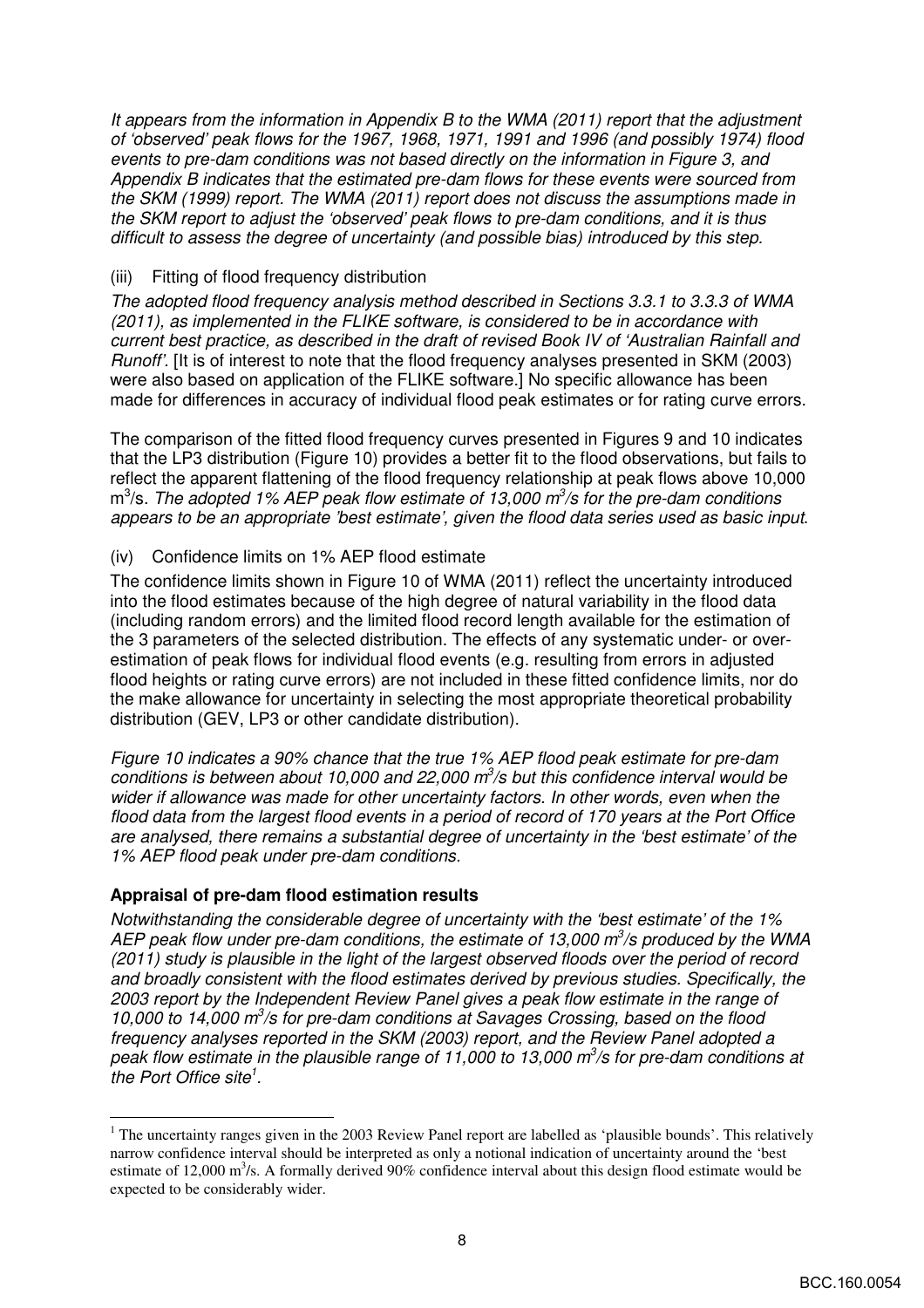Given the large degree of uncertainty with the pre-dam flood estimates at the Port Office site, it would be highly desirable to make use of all available data for large historical flood events (including event rainfall data and flood records from other sites) and to check for consistency between the different sources of information.

### **2.3 1% AEP flood flows for post-dam conditions**

#### **Data**

The estimation by WMA (2011) of design peak flows for post-dam conditions is also mainly based on flood data for the Port Office gauge. The actual flood height observations for historical floods are supplemented by results of simulation studies of flood events for preand post-dam conditions, apparently mostly sourced from the SKM (2003) report.

#### **Methodology and results**

The basic methodology applied by WMA (2011) to account for the flood mitigation effects of the two dams is to use a graphical approach to derive a relationship between pre-dam and post-dam flood peaks at the Port Office site, based on the limited data described above.

Figure 2 of WMA (2011) presents some selected results for the flood mitigation effect of Wivenhoe Dam immediately downstream of the dam, assuming that the dam is at full supply level at the start of the flood event. Figure 3 uses data from a number of sources to represent the flood mitigation effect of the two dams on peak flows at the Port Office. The methodology and assumptions involved in coming up with flood estimates for the pre-and post-dam conditions are not explained in any detail but it appears that most weight is given to pre-and post-dam estimates for the 1893 flood event, derived by SKM (2003), and the January 2011 flood event, derived separately by SKM and WMA.

Finally, the conversion of the 1% AEP peak flood estimate of 13,000  $\mathrm{m}^3$ /s for pre-dam conditions to an equivalent post-dam 1% AEP peak flow estimate of 9500  $\text{m}^3\text{/s}$  was achieved by a single step, described very briefly in paragraph 132 of WMA (2011). These results imply a 27% peak flow attenuation effect of the two dams for the 1% peak flow at the Port Office.

It is considered that the hydrologic basis of this conversion step has not been sufficiently substantiated in the report. Given the complex array of factors that affect the relationship between pre-dam and post-dam flood characteristics in the lower Brisbane River, and the important implications of this conversion step on the 1% AEP flood profile, it should be based on a comprehensive analysis of how the relationship varies in response to different factors, and what can be considered to be a 'typical' degree of attenuation produced by the adopted flood operation of the two dams.

#### **Appraisal of post-dam flood estimation results**

The 2003 Review Panel report quotes results from DNRM simulations which indicate that the dams could be expected "to reduce peak flow rates by about 60% on average". It also noted that "the model indicates a January 1974 flood attenuation of nearly 50%, with a peak inflow rate of 10,500 m<sup>3</sup>/s and outflow rate of 5,500 m<sup>3</sup>/s". The 2003 Review Panel also took into account the results of the RAFTS model simulations by SKM for the pre- and post-dam conditions and concluded that "under post-dam conditions the Panel would expect Q100 flows downstream of Wivenhoe dam to be of the order of 50% of those under pre-dam conditions".

From basic hydrological considerations and experience gathered from other major dam systems, it can be expected that the potential flood attenuation effect (% reduction in peak flow) of Wivenhoe and Somerset Dams is generally largest for small to moderate floods and reduces with increasing flood magnitude (flood volume). However, the large degree of variability in the factors that determine the magnitude and frequency of floods for the post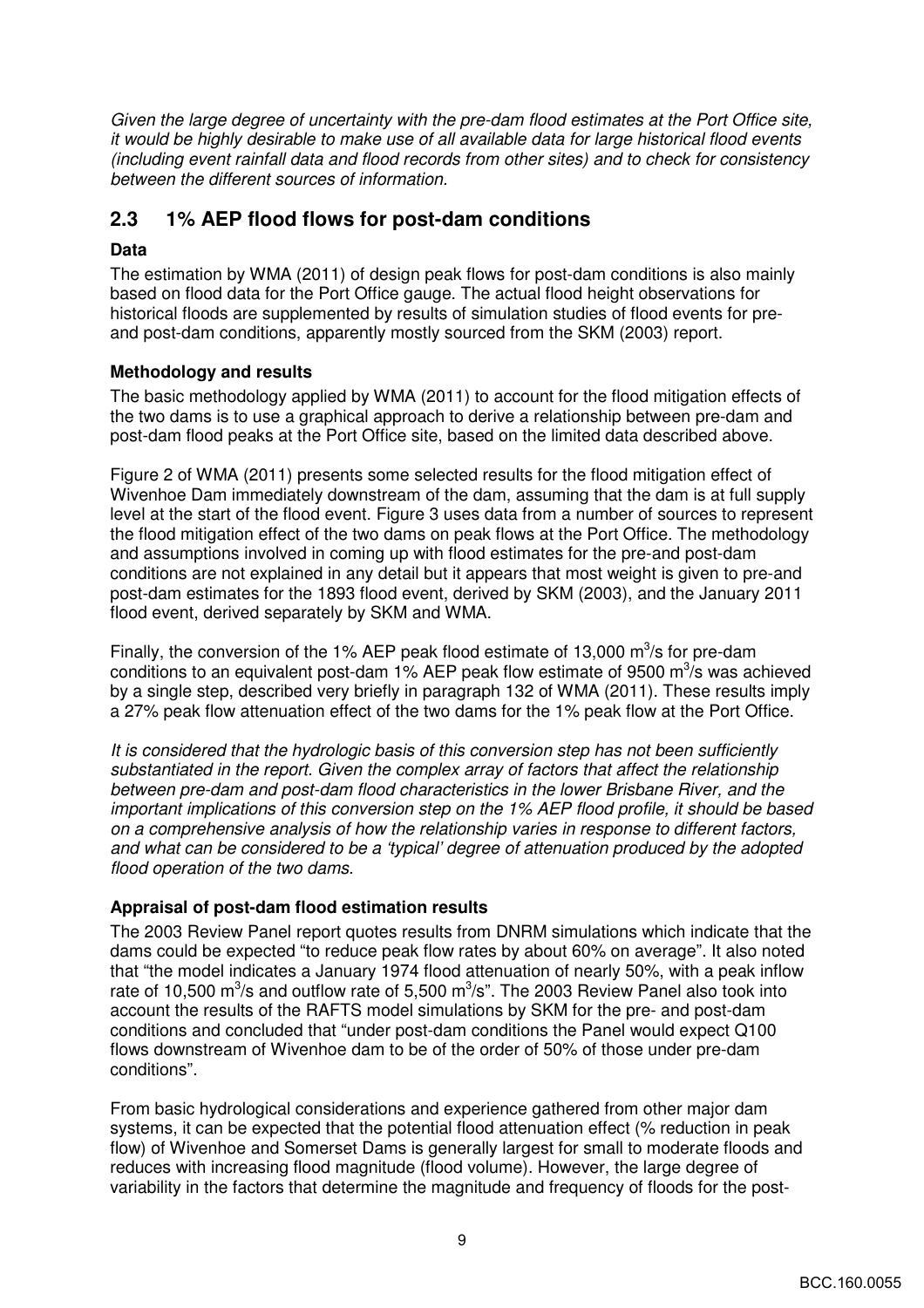dam situation (see Table A1 in Appendix A to this report for a summary of these factors) means that the relationship between pre- and post-dam peak flows will be a complex one, characterised by a large degree of scatter around any trend line. The relationship also depends on the assumed operating rules for the dams under major flood conditions.

Figure 2 gives a qualitative indication firstly of the possible range of attenuation by the two dams, from no attenuation when a flood is generated essentially in the parts of the catchment below Wivenhoe Dam, to virtually full attenuation when the flood is generated in the parts of the catchment above Wivenhoe Dam and when there is a large storage volume available relative to the flood volume. Secondly the figure shows a narrower plausible range of attenuation within which most of the flood events could be expected to fall.

The January 2011 flood appears to lie near the upper end of the plausible spectrum of variation, where the special characteristics of this event resulted in only a modest degree of attenuation. At the other end of the spectrum is the February 1999 flood, which resulted in a substantial inflow to the dams (Appendix D of SKM 2003 shows a simulated pre-dam flood peak flow of 8400 m<sup>3</sup>/s at Savages Crossing) but there was only a minor flood recorded below the Dam. The estimated attenuation associated with the January 1974 event lies near the middle of the spectrum<sup>2</sup>.



Figure 2 Conceptual diagram illustrating the possible and plausible ranges of flood peak attenuation by Somerset and Wivenhoe Dams

The methodology used in the WMA (2011) report to estimate the post-dam 1% AEP peak flow at the Port Office is based on very few data points which do not properly account for the large degree of variability and estimation uncertainty introduced by variations in storm characteristics and initial catchment/storage conditions. Use of the estimated attenuation effect for the January 2011 flood event as the main basis for determining the post-dam 1%AEP peak flow and corresponding flood level profile is considered to be arbitrary and likely to lead to biased flood estimates. Without confirmation from further analysis, the WMA

<sup>&</sup>lt;sup>2</sup> In interpreting the estimated attenuation for these historical flood events it needs to be kept in mind that the results for each event are based on a set of specific assumptions which have not been fully documented. The estimated attenuation for the 1974 and 1999 events relates to the Savages Crossing site, while the attenuation for the 2011 event is for the Port Office site.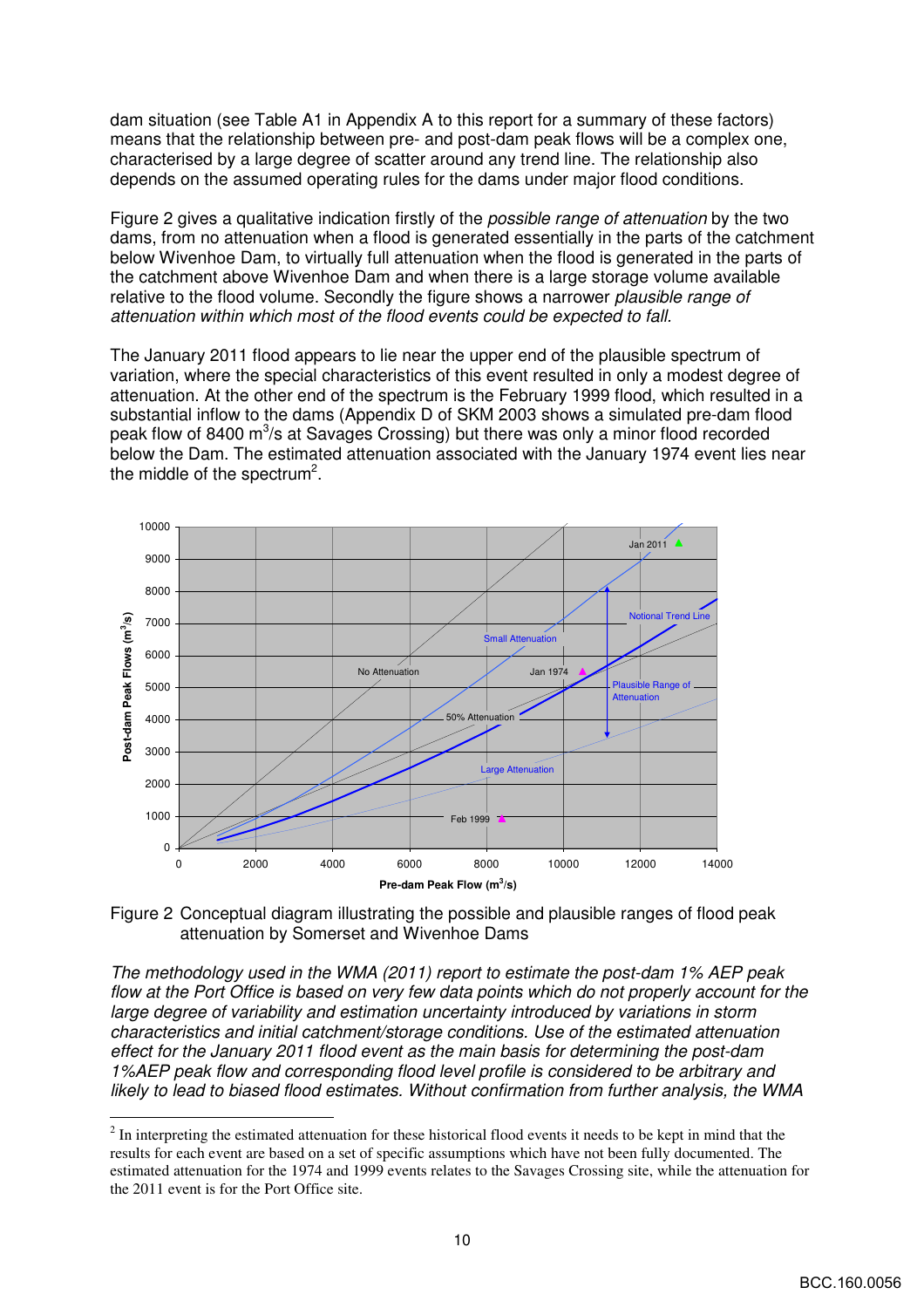(2011) peak flow estimate of 9500  $m^3$ /s can therefore not be considered to represent a 'best estimate' of the 1% AEP peak flow for the lower Brisbane River under post-dam conditions.

In my opinion a proper assessment of the likely attenuation effects of the dams on design floods for the lower Brisbane River system needs to be based on simulation modelling studies that examine the effects of likely variations in the key flood producing and flood modifying factors identified in Table A1. The variability effects could be assessed in an approximate fashion by sensitivity analyses, but preferably in a more formal joint probability framework, using Monte Carlo simulation methods. Such an approach would also give a more quantitative indication of the uncertainty in the post-dam design flood estimates.

#### **Alternative estimation approaches**

There are also two other approaches available for the estimation of the post-dam flood frequency curve in the lower Brisbane River:

- (i) Adjusting each pre-dam annual flood peak recorded at a long-term gauging site, using a simulation model of the flood operation of the two dams to reflect the flood mitigation effects of the two dams, then undertaking a flood frequency analysis of this extended post-dam flood record. Such an adjusted data series for Savages Crossing was provided by DNRM and analysed in the SKM (2003) study as Case 4. However, the results of this analysis were discounted "as the method used [by DNRM] to obtain the adjusted data series was not assessed by SKM".
- (ii) Using a design rainfall based approach to estimate the flood frequency curve for pre-and post-dam conditions, based on a well calibrated hydrologic model of the catchment and dam system, combined with a hydraulic river model to route the estimated design flood hydrograph to the point of interest. This approach was applied in the SKM (2003) study, using a calibrated RAFTS model of the Brisbane River catchment to Savages Crossing and a MIKE 11 model to route the flood hydrographs through the river reaches between Savages Crossing and the Port Office. The rainfall-runoff modelling approach adopted in SKM (2003) produced a post-dam 1% AEP flood peak estimate at the Port Office in the range of 5000 to 8000 m<sup>3</sup>/s, with an adopted 'best estimate of 6500 m<sup>3</sup>/s. It was noted in the 2003 Review Panel report that the flood estimates produced by this approach for the pre-dam conditions were significantly lower than the estimates from flood frequency analysis, and future work was suggested to address any apparent inconsistencies in the results from the two approaches. [Paragraph 138 of WMA (2011) explains this inconsistency by an apparent underestimation of catchment rainfalls (and consequently design rainfalls) in the more elevated parts of the Brisbane River catchment.]

Notwithstanding the limitations in the results obtained by SKM (2003) with the application of the design rainfall based modelling approach, with further development and additional data, and applied in conjunction with flood frequency analysis for additional validation, this approach is considered to have the potential to produce more accurate estimates of design floods in the AEP range from say 2% to 0.5% for the post-dam conditions in the lower Brisbane River.

### **2.4 Estimated AEP and ARI of January 2011 flood**

The data and flood frequency analysis results presented in Figures 9 and 10 of WMA (2011) indicate that the estimated AEP of an event similar to the January 2011 flood but occurring under pre-dam conditions is of the order of 1% (equivalent to an ARI of 100 years).

Given the large degree of uncertainty in the estimation of the 1% AEP flood for post-dam conditions and the lack of a complete flood frequency curve for these conditions, it is difficult to assign a reliable AEP estimate to January 2011 flood event. The estimate of 0.83% AEP (120 years ARI) given in paragraph 133 of WMA (2011) indicates that the frequency of the post-dam flood is slightly lower than that of the estimated pre-dam flood. This can be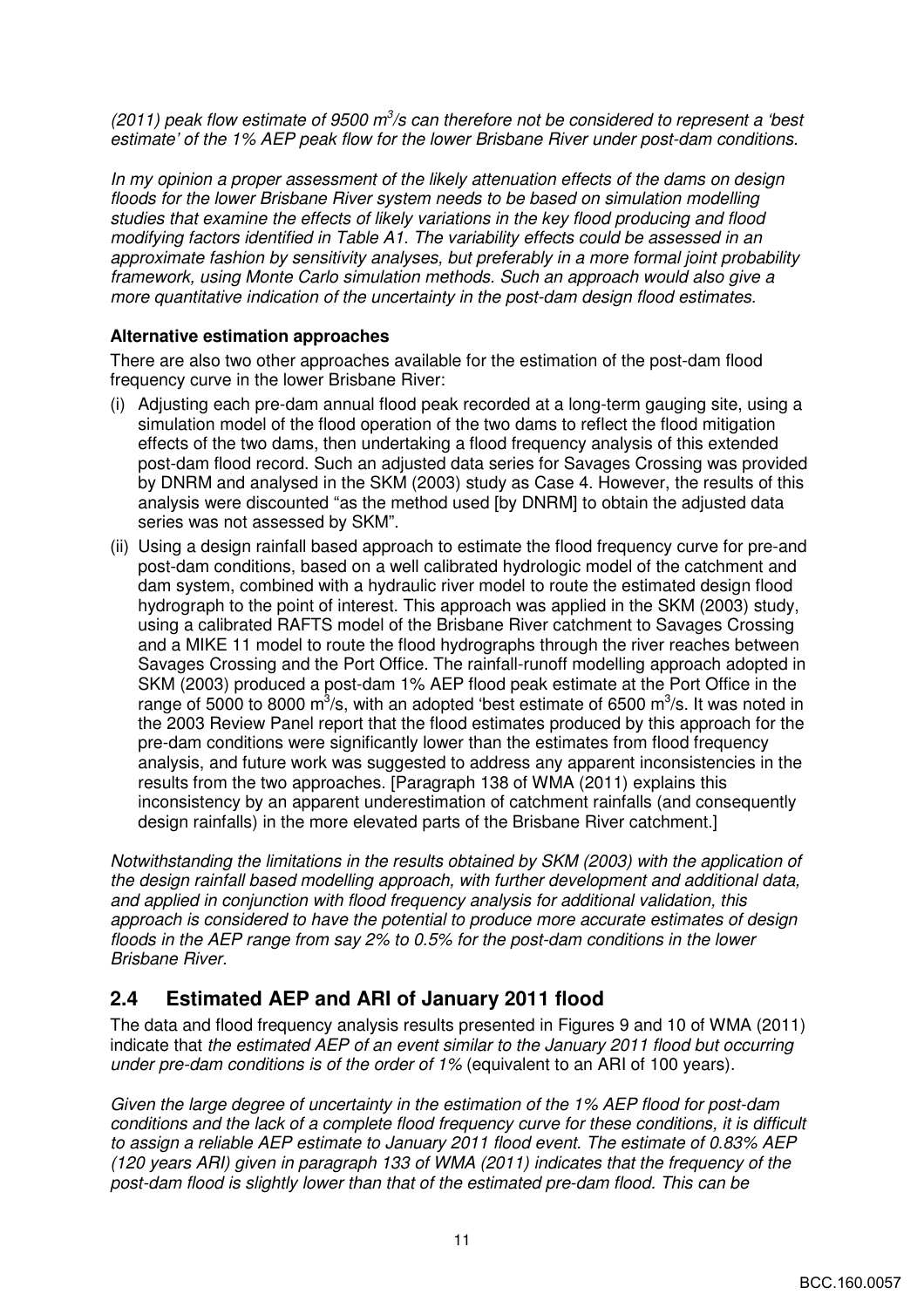interpreted to imply that the catchment and storage conditions for this event may have been somewhat more severe than would be expected on average.

The Joint Flood Taskforce report (2011) recommended the use of the January 2011 event as an interim standard for Brisbane City Council to base its decisions concerning new development and redevelopment. However, it clearly stated that a precautionary approach had been used in coming up with this recommendation which should only apply until the comprehensive flood study it recommended was completed. This interim recommendation should thus not be interpreted as indicating that the flood flows and levels experienced in the January flood event represent an accurate and unbiased flood estimate for 1% AEP.

Section 7.2 of the WMA (2011) report gives some information on rainfalls for the Brisbane River catchment, concentrating on a comparison of the 72-hour 1% AEP design rainfall estimates with the Seqwater estimates of 3-day rainfalls in the January 2011 event. The conclusion reached from this analysis is that "on a 72 hour basis the 2011 event upstream of the dam was slightly larger than a 1% AEP event and slightly smaller than a 1% AEP event downstream of the dam" (paragraph 139). This conclusion appears to be inconsistent with the finding in paragraph 133 but the difference can be explained by the influence of the range of factors that affect the conversion of rainfall inputs to flood outputs, as discussed in Section 2.3 above.

### **3. Estimation of 1% AEP flood level profile**

The estimation of the 1% AEP flood level profile for the lower Brisbane River relies firstly on the results of the hydrologic methods for estimating flood flows and secondly on the translation of these flood flows to flood levels at points of interest by means of hydraulic modelling. My particular expertise is mainly in the area of hydrologic design flood estimation methods and their application in different practical situations.

My appraisal of the information provided in the WMA (2011) report has concentrated on the hydrologic aspects of the flood study methodology and the flood flow estimation results. My comments on the estimation of the flood level profile for the 1% AEP flood are therefore restricted to aspect that relate to the hydrologic inputs to the flood level determinations and their expected impacts on estimated design flood levels.

As pointed it out in the section on appraisal of post-dam flood estimation results, the 1% peak flood estimate for the Brisbane River reach below Mogill is associated with a large degree of uncertainty that also affects the hydraulic modelling of this design flood event and the flood level results obtained. The WMA (2011) report does not provide any indication of the impact of this uncertainty in design flood flows on the estimated flood levels, other than stating that a 500 m<sup>3</sup>/s reduction in post-dam peak flows would translate into an approximate flood level reduction of 0.5m at Mogill and 0.2 m at the Port Office (paragraph 143).

It is also important to recognise that the WMA (2011) hydrologic analysis has been restricted to the estimation of peak flows for the pre- and post-dam conditions. The routing of flood flows through the lower reaches of the Brisbane River and the determination of the flood levels associated with these peak flows is also significantly influenced by the assumed hydrograph shape and flood volume associated with each peak flow. The WMA (2011) report does not detail the assumptions made for these flood characteristics or discuss their influence on the calculated flood levels.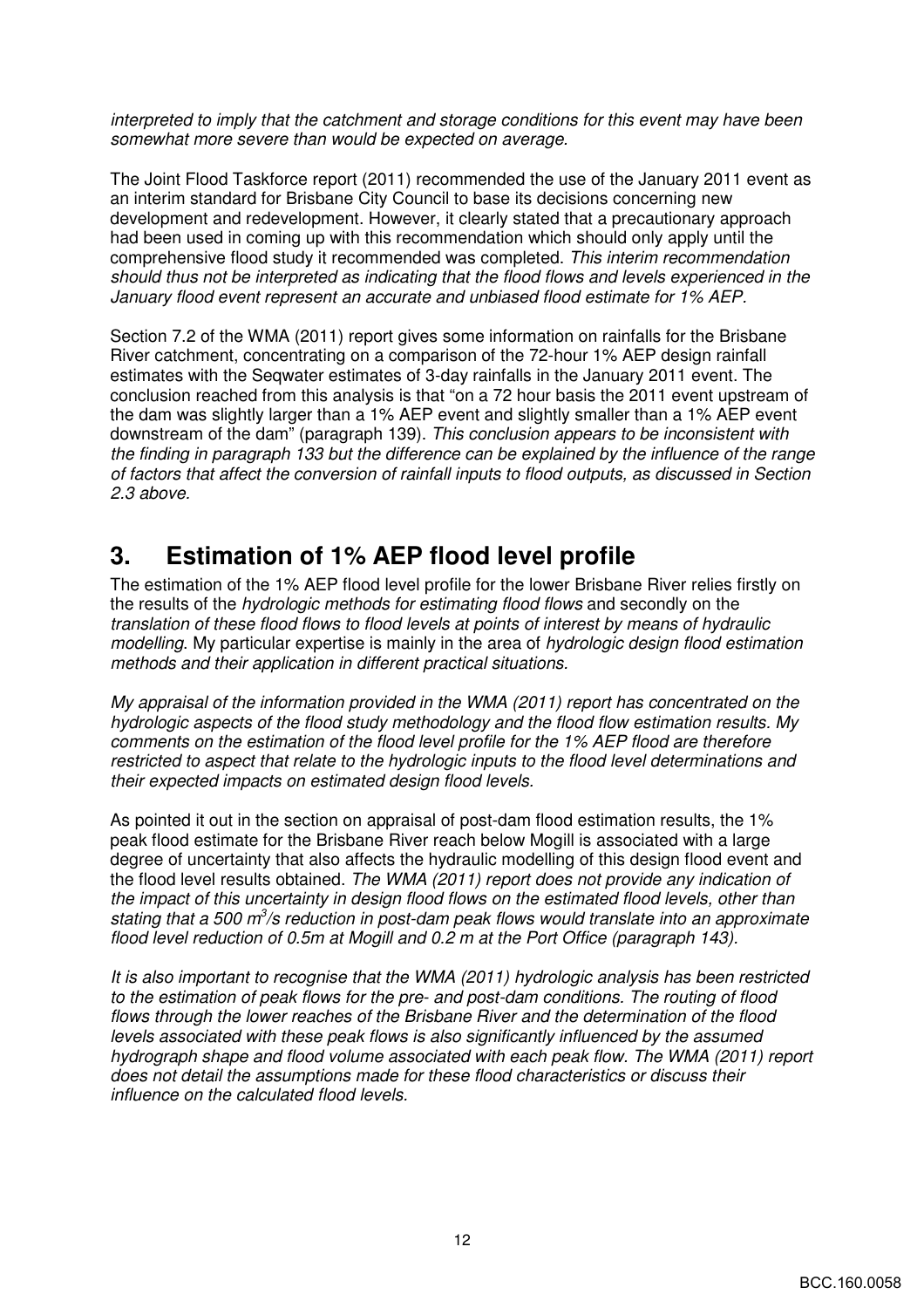## **4. Conclusion**

My appraisal of the flood studies for the Brisbane River reported in WMA (2011) and comparison with information available from other flood study reports supports the following main comments:

- 1. The terms of reference for the WMA (2011) study appear to have been interpreted too narrowly to ensure that the estimated 1% AEP flood flows and flood levels are as accurate as currently available data and methodology allow, so that they can provide a firm basis for flood risk management decisions with wide ranging implications.
- 2. The 1% AEP peak flow estimate of 13,000  $\text{m}^3\text{/s}$  for the Port Office site under pre-dam conditions is considered to be plausible and broadly consistent with estimates obtained by other studies but has a very wide margin of uncertainty associated with it. The WMA (2011) report recognises this uncertainty and suggests additional studies to improve the rating relationship at the Port Office. To reduce this uncertainty, it would be necessary to make use of other sources of data for large historical flood events (including event rainfall data and flood records from other sites) and to check for consistency between the different sources of information.
- 3. The conversion of pre-dam design peak flows to post-dam peak flow represents a challenging hydrological task, as it has to take account of the likely range of variability of the flood producing and flood modifying factors that affect this conversion. The WMA (2011) report does not demonstrate that this variability has been adequately allowed for in the determination of the post-dam 1% AEP peak flows at the Port Office site. The report does not include any suggestions for future work to address any limitations in the method used for this conversion.
- 4. The simplifying assumption used in WMA (2011) that the estimated attenuation effect for the January 2011 flood event is representative of typical conditions is considered to have introduced significant (high) bias into the estimated post-dam 1%AEP peak flow and corresponding flood level profile. Without confirmation from further analysis, the WMA (2011) peak flow estimate of 9500  $\text{m}^3$ /s can therefore not be considered to represent a 'best estimate' of the 1% AEP peak flow for the lower Brisbane River under post-dam conditions.
- 5. For a more defensible estimate of the 1% AEP post-dam flood characteristics in the lower Brisbane River it will be necessary to use the combined results of a range of estimation methods based on all the relevant sources of flood data. The methods applied should include rainfall based design flood simulation for the pre- and postdam conditions.
- 6. Given the high degree of variability in Brisbane River flood characteristics that can result from widely varying storm rainfall characteristics and initial catchment/storage conditions, it would be desirable to examine to what extent the estimation uncertainty could be reduced by the adoption a joint probability modelling framework (Monte Carlo simulation), as had been suggested in previous studies and reviews.
- 7. The large degree of uncertainty in the estimated 1% AEP peak flows for the post-dam conditions can be expected to be carried through into the determination of the flood level profile for this design flood event. Given the volume-sensitive nature of the lower Brisbane River system, it would be more appropriate to apply a hydrologic flood estimation method that produces complete flood hydrographs rather than just peak flows as inputs to the hydraulic flood level estimation model.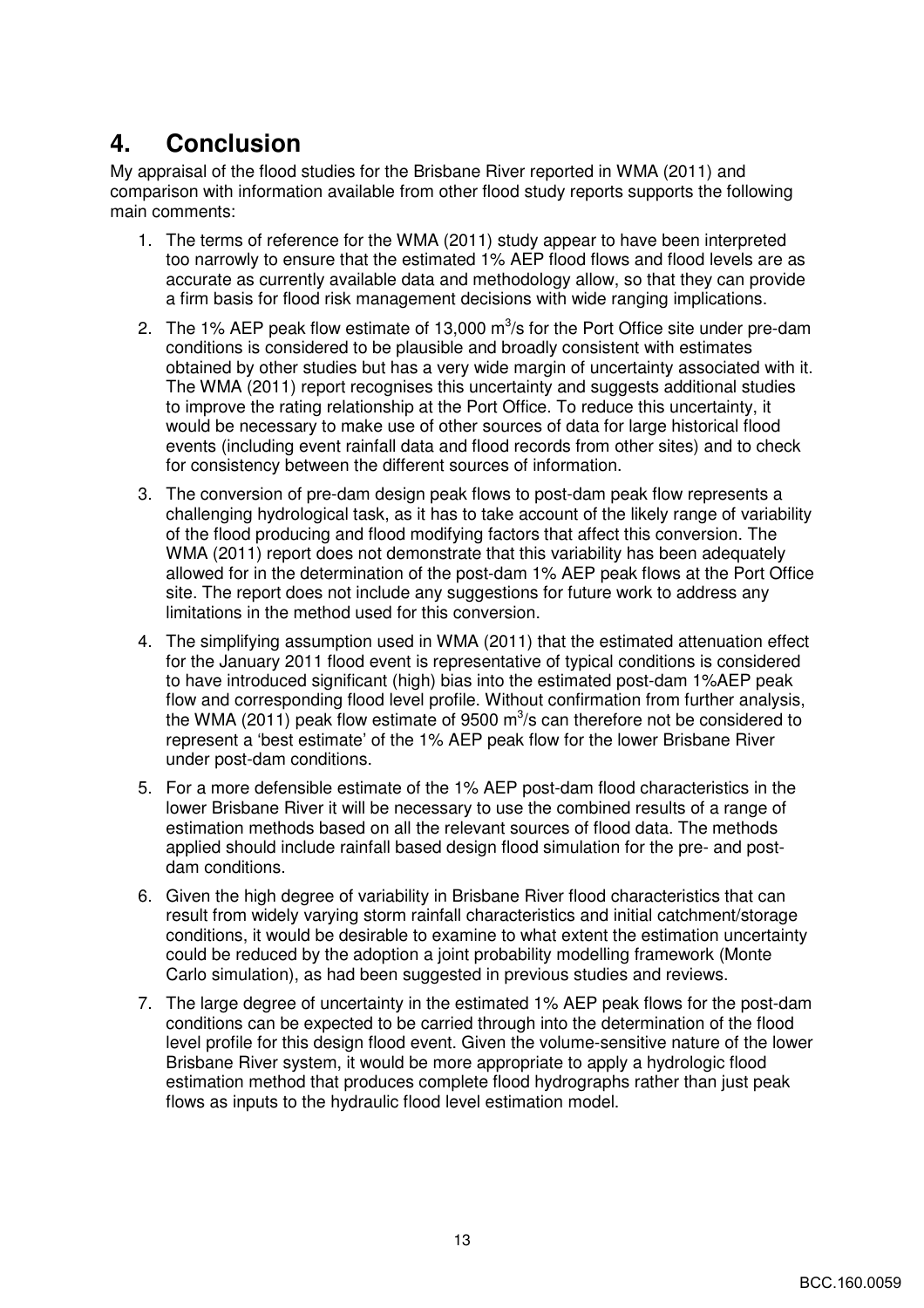8. Finally, the outcomes of recent flood studies for the Brisbane River system, including the WMA (2011) study, appear to have been significantly restricted by the limited scope of the studies. Given the importance and wide ranging implications of the flood determinations emanating from the work of The Commission, it is considered essential that any future studies be given enough scope to adequately address the complexities of the Brisbane River flooding situation. The outcomes of these more comprehensive studies would also be helpful in supporting improved decisions on flood operation and management.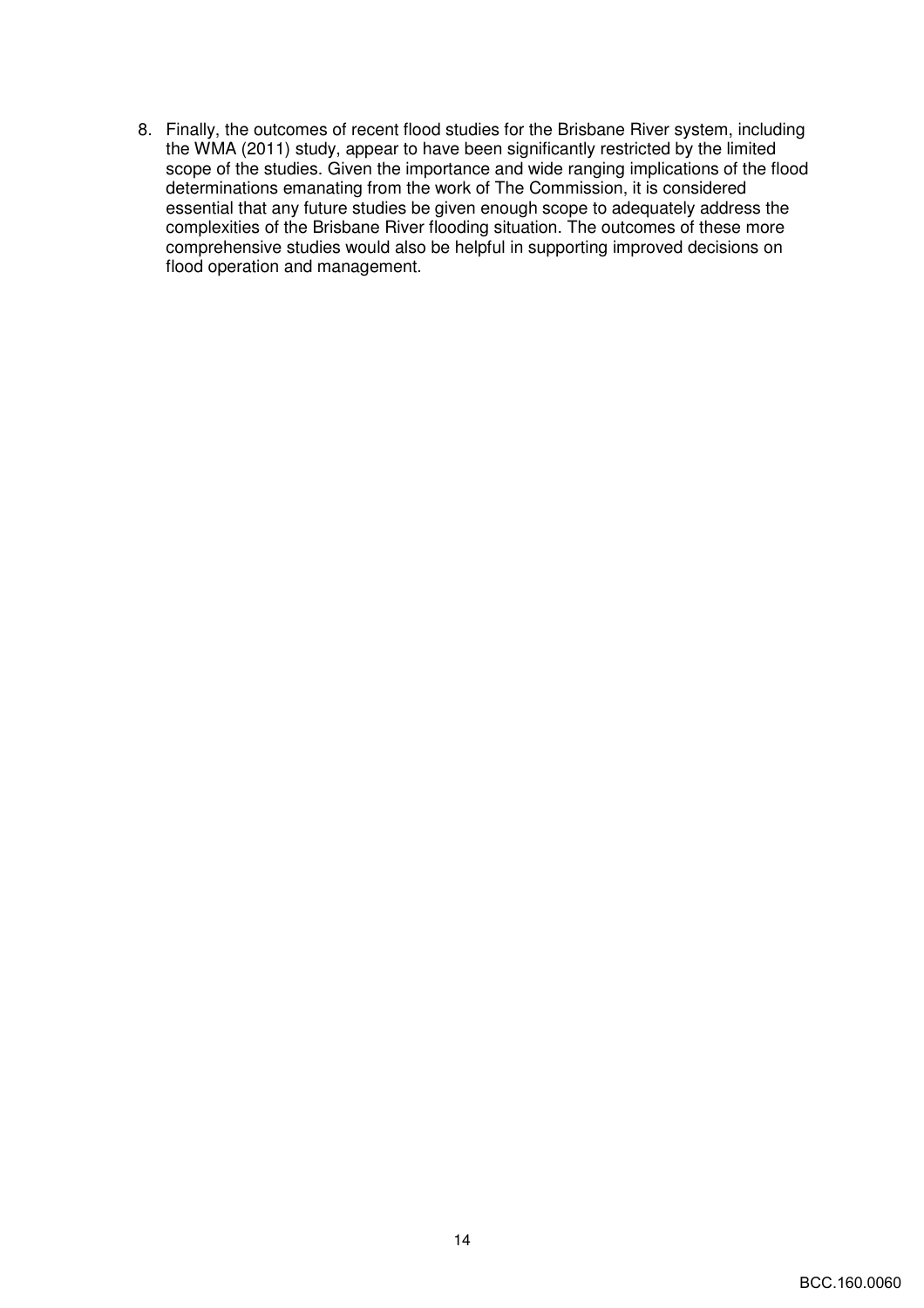## **References**

BCC (2003): Joint Flood Taskforce Report, March 2011.

IEAust (1999): Australian Rainfall and Runoff – A guide to flood estimation (reprinted edition). Institution of Engineers, Australia.

Independent Review Panel (2003): Report to Brisbane City Council on review of Brisbane River Flood Study, 3 September 2003. (As made available by The Commission.)

Kuczera. G. and Franks, S. (2006): Australian Rainfall and Runoff – Book IV – Estimation of Peak Discharge (Draft), Engineers Australia.

SKM (2003): Brisbane River Flood Study – further investigation of flood frequency analysis incorporating dam operations and CRC-FORGE rainfall estimates – Brisbane River, Final Issue, 18 December 2003.

WMAwater (2011): Queensland Floods Commission of Inquiry, Brisbane River 2011 Flood Event – Flood Frequency Analysis Final Report, September 2011.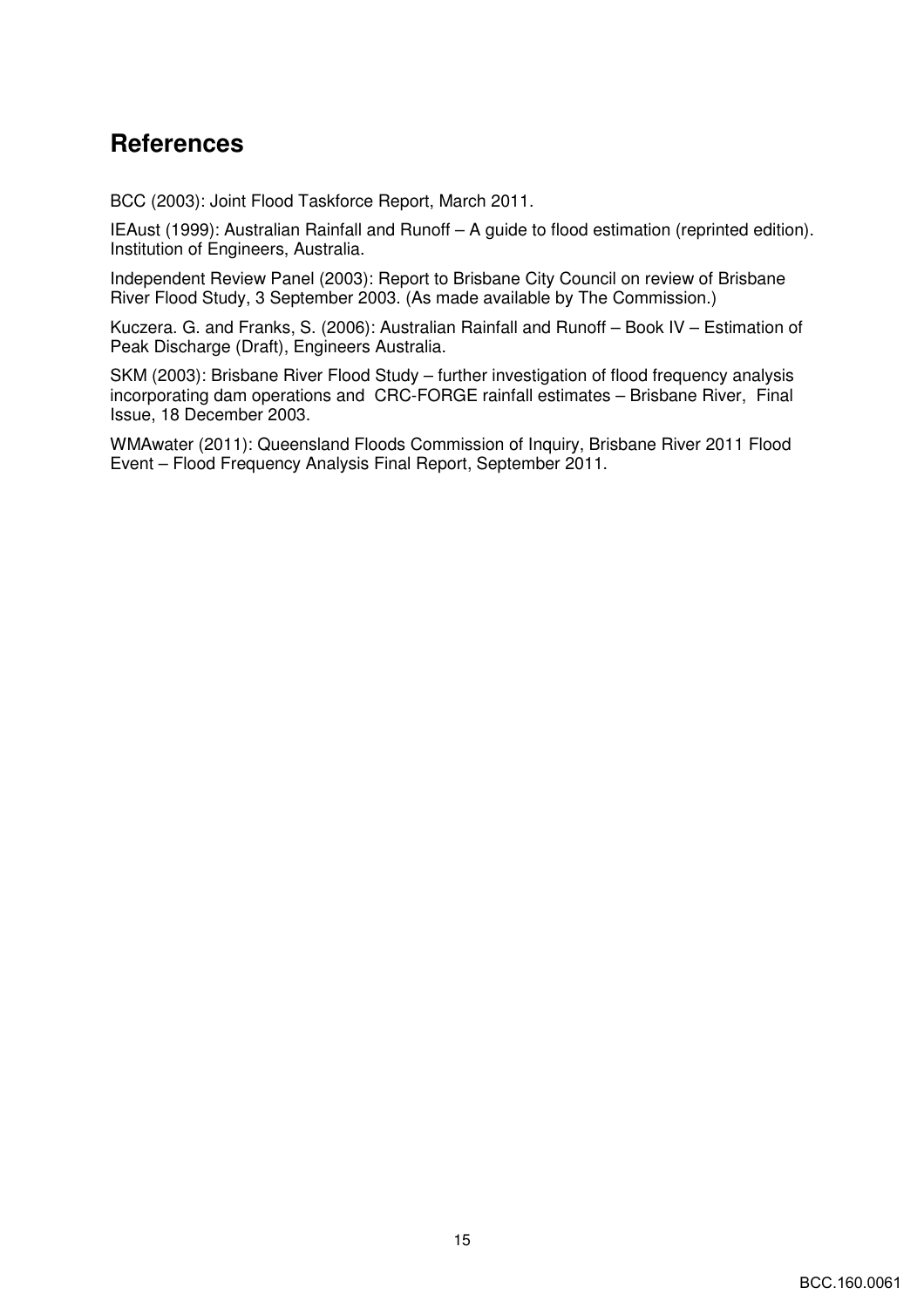## **APPENDIX A Design flood estimation – matters for consideration**

#### **Relationship between design floods and actual flood events**

Design flood estimates are probability-based estimates of flood characteristics (flood flows and flood levels) at specified locations (e.g. along a stretch of the Brisbane River) and for a specified set of conditions (e.g. the conditions existing in 2011, expected to remain applicable for the next few years). They reflect the outcomes of complex flood formation processes over the catchment and flood modification processes as the flood wave (or flood hydrograph) travels through the river/floodplain/estuary system. Each actual flood event results from different combinations of these factors within a typical range of variation, resulting in a large degree of variability in flood characteristics (e.g. flood magnitude, duration, 'peakedness'). Design floods should reflect the 'typical characteristics of floods that can be expected to occur at specified frequencies (ARIs or AEPs).

#### **Causes of floods and main factors affecting flood characteristics**

Table A1 illustrates the main factors that affect the formation and modification of floods, and how they are concepualised for the estimation of design floods. While there are other possible causes of floods, for the Brisbane River catchment and the range of flood frequencies of direct interest here, the principal cause of floods is extended heavy rainfall over the catchment. Apart from the duration of a storm rainfall event and the total rainfall depth (average over catchment), the way this total rainfall is distributed in time and how it varies over the different parts of the catchment are also important in determining the resulting flood characteristics. The large range of possible flood modifying factors can significantly increase the degree of variability of flood outputs and adds further complexity to the design flood estimation problem.

#### **Principal approaches to design flood estimation**

The two principal approaches are distinguished by the basic data and methodology they use.

**Approach 1:** Flood frequency analysis (FFA) is based on statistical analysis of flood characteristic outputs, generally peak flows.

Strengths:

- based directly on data for flood characteristic at or near the location of interest
- requires few assumptions on how floods have been produced (if catchment and river conditions have remained relatively unchanged)
- allows relatively simple assessment of uncertainty in flood estimates arising from variability in data and limited record length (derivation of confidence limits)

Potential weaknesses:

- needs relatively long data records for reliable estimation of larger design floods (at least 50 years for estimation of 100 year ARI flood, longer for complex systems)
- flood data in record need to be for essentially unchanged conditions or have to be adjusted to a common set of catchment and river conditions
- adjustments to flood data for changes in conditions may introduce significant uncertainties into flood estimates (depending on the reliability of the data and methodologies used for the adjustments)
- extrapolation of fitted flood frequency curves to rarer flood events involves significant uncertainties
- applied mostly for peak flows in estuarine flooding situations the influence of varying flood hydrograph shapes (flood volumes) and tidal conditions may invalidate the assumption of a one-to-one relationship between flood peak and flood level (as expressed by a rating curve).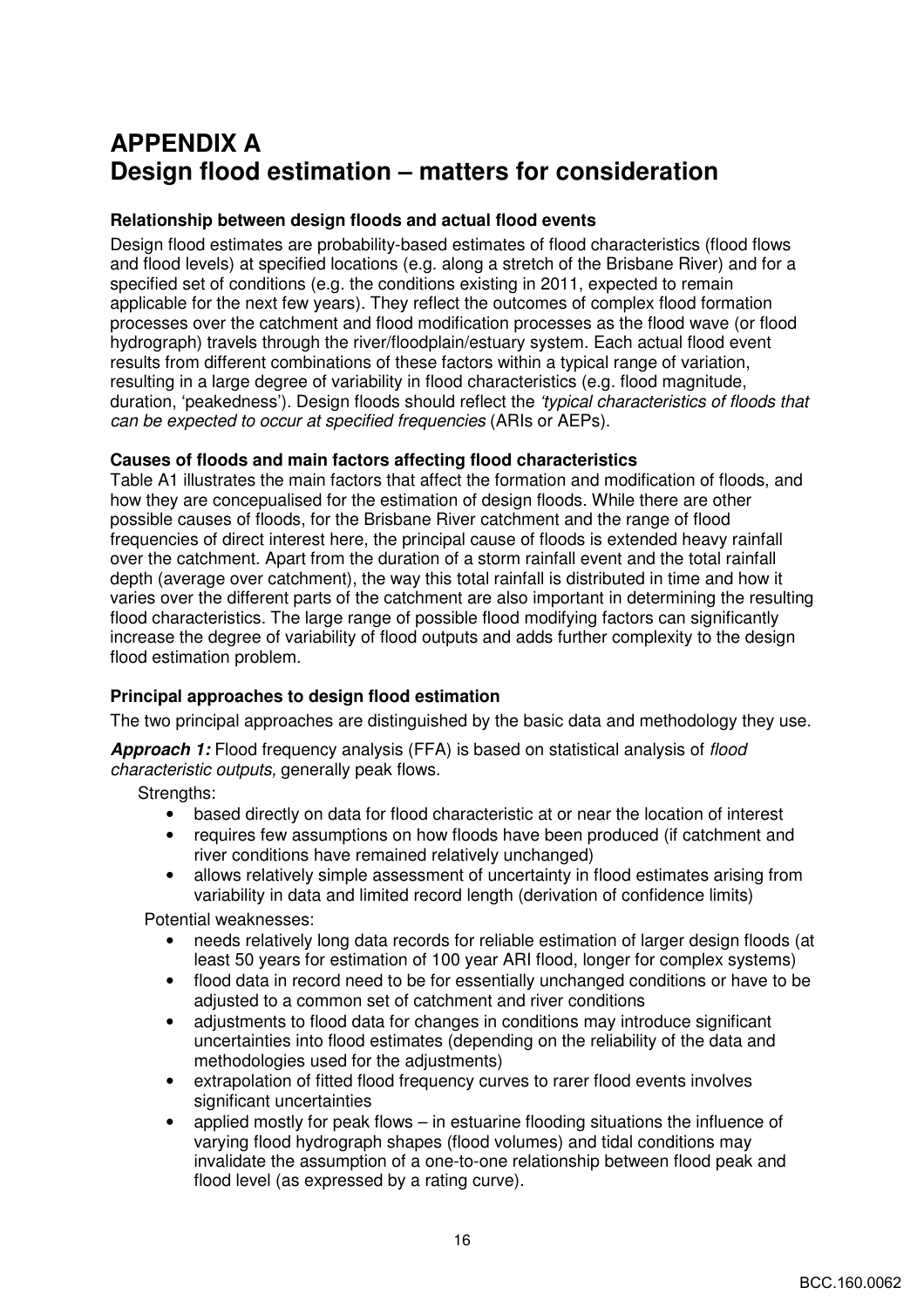|  |  | Table A1 - Factors to be considered in design flood estimation |
|--|--|----------------------------------------------------------------|
|  |  |                                                                |

|                                                                                    | <b>ASPECT</b>                                      | <b>FACTORS TO BE</b><br><b>CONSIDERED</b>                                                                                                                                    | <b>EFFECT ON</b><br><b>FLOODS</b>                                                                                                 | <b>RELEVANCE</b><br><b>FOR FLOOD</b><br><b>ESTIMATION</b>                                                                                                               |
|------------------------------------------------------------------------------------|----------------------------------------------------|------------------------------------------------------------------------------------------------------------------------------------------------------------------------------|-----------------------------------------------------------------------------------------------------------------------------------|-------------------------------------------------------------------------------------------------------------------------------------------------------------------------|
| <b>CAUSE OF</b><br><b>FLOOD</b>                                                    | <b>Catchment</b><br><b>Rainfall</b>                | Duration of storm<br>$\bullet$<br>event & total event<br>rainfall<br>Distribution in time<br>٠<br>Distribution in space<br>٠                                                 | Size of flood<br>Relative magnitude<br>& timing of tributary<br>flows                                                             | <b>Basis for Simulation</b><br><b>Modelling of Design</b><br><b>Flood Events</b><br>(based on statistical<br>analysis of observed<br>storm rainfall<br>characteristics) |
|                                                                                    | Initial<br>Catchment<br>Conditions                 | Catchment wetness<br>$\bullet$<br>Initial content of dams<br>$\bullet$<br>Initial condition of<br>$\bullet$<br>floodplains                                                   | Proportion of rain<br>$\bullet$<br>becoming runoff<br>Flood mitigation<br>$\bullet$<br>potential of storages<br>and floodplains   |                                                                                                                                                                         |
| <b>FLOOD</b><br><b>MODIFYING</b><br><b>FACTORS</b><br>(UPSTREAM<br><b>SYSTEM</b> ) | Catchment<br>Modifications                         | Major water storage<br>$\bullet$<br>development (for water<br>supply & flood<br>mitigation)<br>Major rural land use<br>changes<br>Urbanisation (large<br>$\bullet$<br>scale) | Reduced and<br>$\bullet$<br>delayed flood peaks<br>downstream of<br>storage<br>Increased runoff<br>Faster flood<br>response       | <b>Design assumptions</b><br>on<br>hydrologic flood<br>modifying factors                                                                                                |
|                                                                                    | River &<br>Floodplain<br>Modifications             | Changes to river &<br>$\bullet$<br>floodplain morphology<br>Riverside development<br>River crossings<br>$\bullet$                                                            | Changed flood<br>$\bullet$<br>routing conditions<br>locally changed<br>flood levels                                               |                                                                                                                                                                         |
| <b>FLOOD</b><br><b>MODIFYING</b><br><b>FACTORS</b>                                 | River,<br>Floodplain &<br>Estuary<br>Modifications | Changes to river,<br>$\bullet$<br>floodplain& estuary<br>morphology<br>Riverside development<br>٠                                                                            | Changed hydraulic<br>conditions<br><b>Modified rating</b><br>curve (Port Office)<br>locally changed<br>flood levels               | <b>Design assumptions</b><br><b>on</b>                                                                                                                                  |
| (DOWN-<br><b>STREAM</b><br><b>SYSTEM</b> )                                         | <b>Tidal Boundary</b><br>Conditions                | Astronomical tides<br>Tidal anomalies<br>$\bullet$<br>(effects of wind,<br>waves, air pressure)                                                                              | Tide/flood<br>$\bullet$<br>interactions<br><b>Modified rating</b><br>curve (Port Office)<br>Raised flood levels<br>(lower system) | hydraulic flood<br>modifying factors                                                                                                                                    |
| <b>FLOOD</b>                                                                       | <b>Flood</b><br><b>Characteristic</b><br>S         | <b>Flood flows</b> at key<br>points (esp. peak flows)                                                                                                                        | Result of hydrologic<br>factors (influenced by<br>hydraulic factors)                                                              | <b>Basis for hydrologic</b><br>flood frequency<br>analysis                                                                                                              |
| <b>OUTPUTS</b>                                                                     |                                                    | <b>Flood levels at sites of</b><br>interest (max. levels)                                                                                                                    | Combined result of<br>hydrologic &<br>hydraulic factors                                                                           | <b>Directly observed</b><br>flood data                                                                                                                                  |

Note: Factors affected by the highest degree of variability are shown *italics*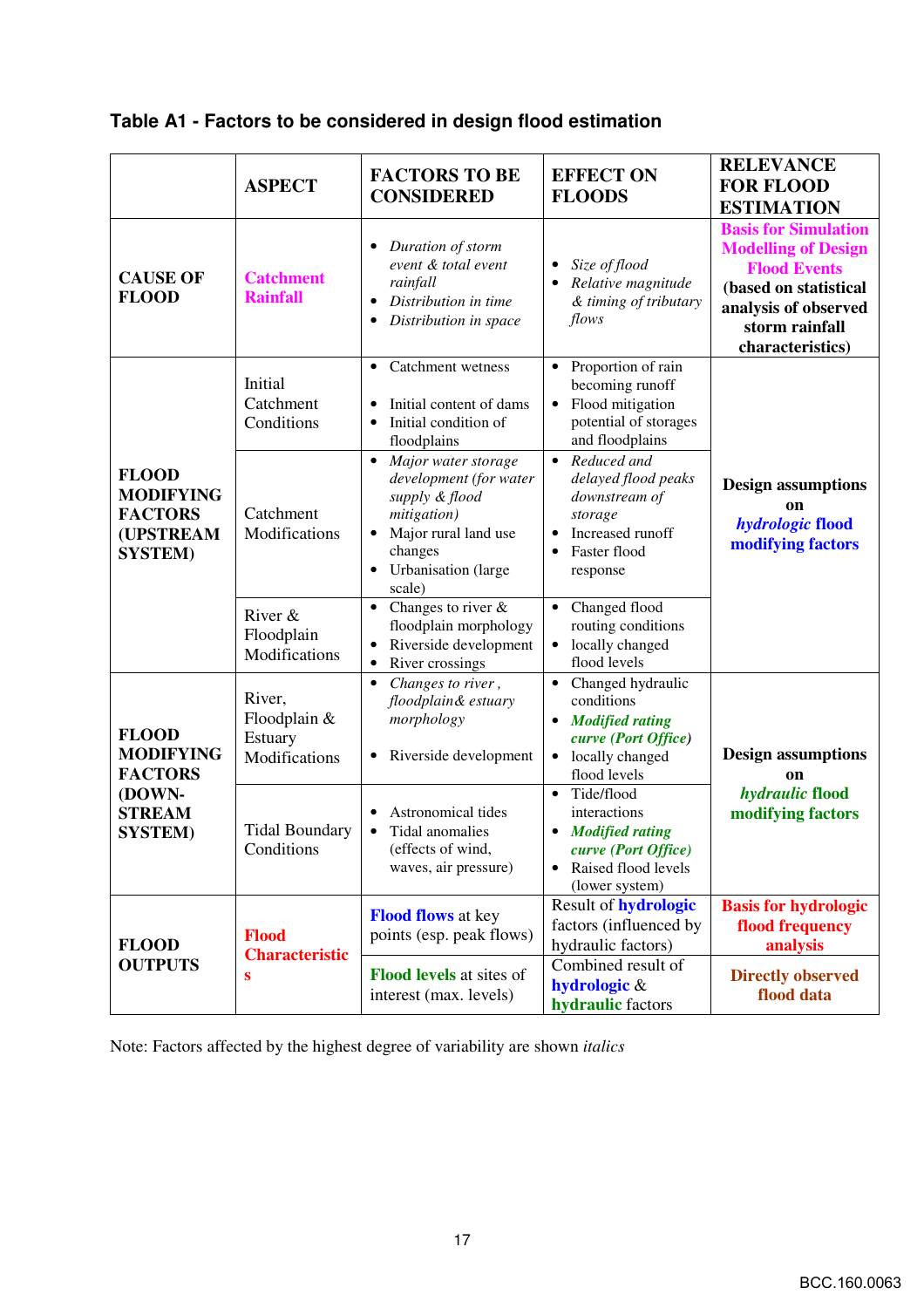**Approach 2:** Rainfall-based design flood estimation by simulation of the flood formation and flood modification processes

Strengths:

- basic probabilistic input: generalised design rainfall data which are based not just on rainfall data from the catchment of interest but also other catchments in the region – this allows more reliable extrapolation to rare events
- rainfall data for historic events are less affected by changes to catchment conditions than flood data
- flexibility to reflect various changes in catchment, storage and river conditions in hydrologic simulation model
- produces complete flood hydrographs required in volume sensitive systems (where storage and tidal impacts play an important role in determining flood levels)
- can be used in a complementary fashion to flood frequency analysis

Potential weaknesses:

- quality of calibration/validation of simulation models depends on availability of concurrent storm rainfall and flood data for a range of flood events
- available rainfall data may give only an incomplete picture of the actual rainfall variation over the catchment
- requires a range of assumptions on flood modifying factors to ensure that design rainfall inputs are converted to design flood outputs of corresponding ARI or AEP ('probability neutral' conversion)
- quantification of uncertainties (confidence limits) not part of standard procedures (some indication of uncertainty from sensitivity analyses)

To allow best use of all available forms of flood data relevant to a particular catchment system, it is desirable to use both approaches in a complementary fashion. Where possible, design flood estimates for the catchment of interest should also be assessed for consistency/compatibility with design flood estimates for similar catchments in the region.